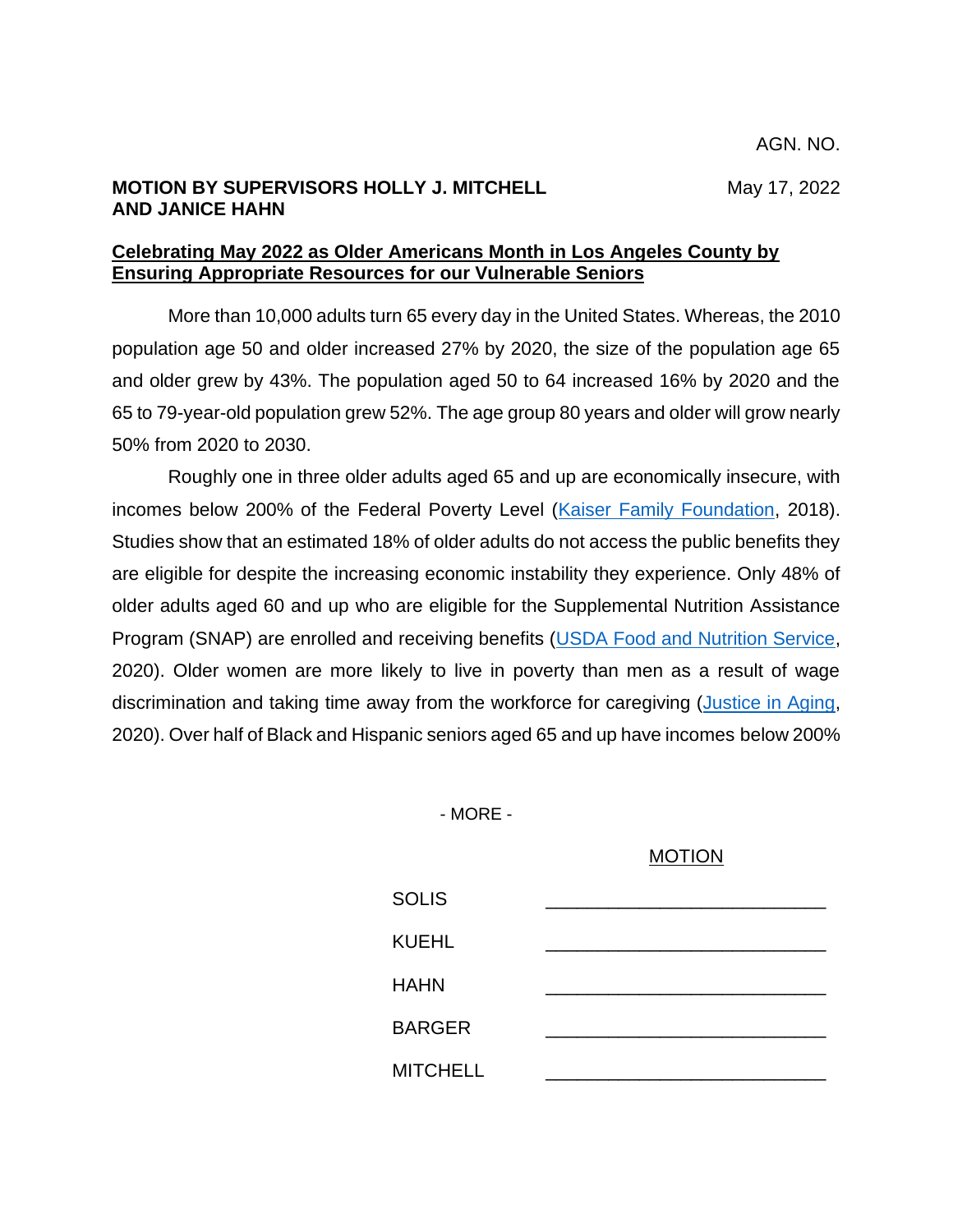of the Federal poverty line [\(Kaiser Family Foundation,](https://www.kff.org/report-section/how-many-seniors-live-in-poverty-issue-brief/) 2018). It has been documented that when provided assistance, older adults are able to access needed support to ensure their well-being.

Before the COVID-19 pandemic, [an estimated one](https://www.lafoodbank.org/wp-content/uploads/FoodInsecurity-Factsheet-2019-UCLA.pdf) in five people in Los Angeles County (County) lived with food insecurity, but since then, the number of people needing food assistance has increased markedly. It is estimated that one in four of our neighbors does not always know how or when their next meal is going to come. During the pandemic, food insecurity among older adults became a growing concern. According to Feeding America's 2021 report, *The State of Senior Hunger in America,* 8.8% of older adults in Los Angeles metropolitan areas face food insecurity.

The COVID-19 stay-at-home order has exacerbated food insecurity issues for hundreds of thousands of older adults in the County. The number of older adults who experience food insecurity is expected to rise in coming years with the increase in population size and the higher cost of living. However, with many State and Federal emergency food assistance resources coming to an end, it is imperative that the County look to bridge the gap for seniors who have been, or will be terminated from, emergency food assistance. During the COVID-19 crisis, the Federal government made temporary boosts to Supplemental Nutrition Assistance Program (SNAP) benefit amounts. Starting in March 2020, SNAP participants in most States received SNAP Emergency Allotments (EAs) that brought their monthly benefit up to the maximum amount for their household size. In addition, from January 2021–September 2021, all SNAP households' benefits increased by another 15 percent. These EA's will expire when the Federal health pandemic ends. Additionally, with the termination of the State of California's Great Plates Delivered program, and with less food resources available for our older adults, a hunger cliff looms for this vulnerable population.

 Despite the challenges, older adults in the County have contributed to building strong and resilient communities by sharing their wisdom, talents, and experience with others. To recognize their efforts and contributions, the month of May has been proclaimed as Older Americans Month throughout the County now for 58 years. This year,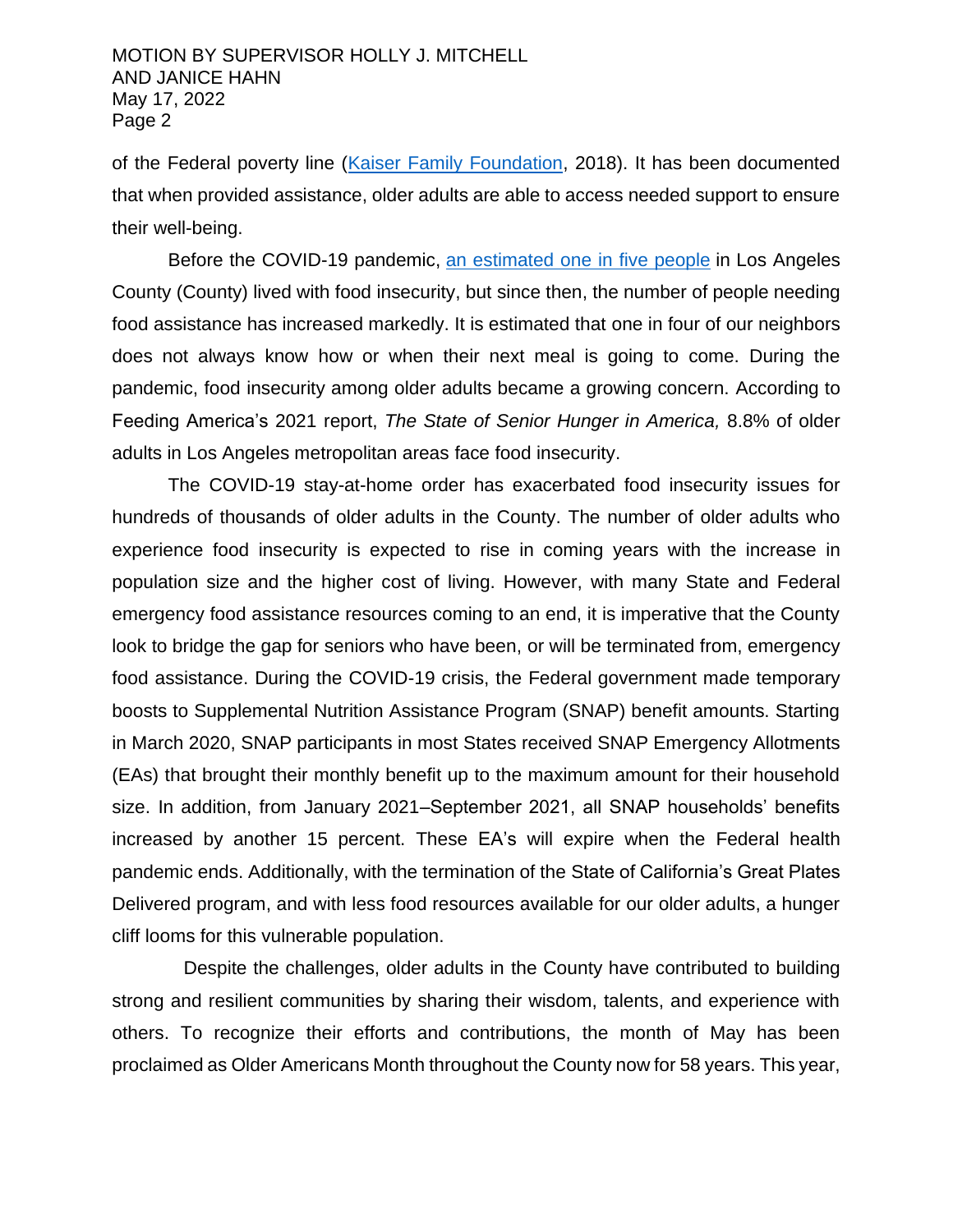MOTION BY SUPERVISOR HOLLY J. MITCHELL AND JANICE HAHN May 17, 2022 Page 3

Older Americans Month will be celebrated with a very appropriate National theme: **Age My Way**.

While Age My Way will look different for each person, here are common things everyone can consider:

- Planning: Think about what you will need and want in the future, from home and community-based services to community activities that interest you.
- Engagement: Remain involved and contribute to your community through work, volunteer, and/or civic participation opportunities.
- Access: Make home improvements and modifications, use assistive technologies, and customize supports to help you age better in place.
- Connection: Maintain social activities and relationships to combat social isolation and stay connected to your community.

As we prepare to launch a new County Aging and Disabilities Department in July, we celebrate older adults in the County and the key role they play. They have contributed greatly to the success of our County's programs and services, and they have earned our support, our thanks, and this recognition.

Older adults play vital, positive roles in our communities – as family members, friends, mentors, volunteers, civic leaders, members of the workforce, and more. Just as every person is unique, so too is how they age and how they choose to do it – and there is no "right" way. This year, as in all years, we owe older adults a tremendous debt of gratitude.

## **WE THEREFORE MOVE THAT THE BOARD OF SUPERVISORS:**

- 1. Proclaim the month of May 2022 as Older Americans Month; and
- 2. Direct the Director of the Department of Workforce Development, Aging and Community Services (WDACS) to coordinate with the appropriate County departments, the Los Angeles County Commission for Older Adults, community and senior centers, cities, and other stakeholders to organize the "58th Annual Older Americans Recognition Day" event, which will be held virtually on May 26, 2022.